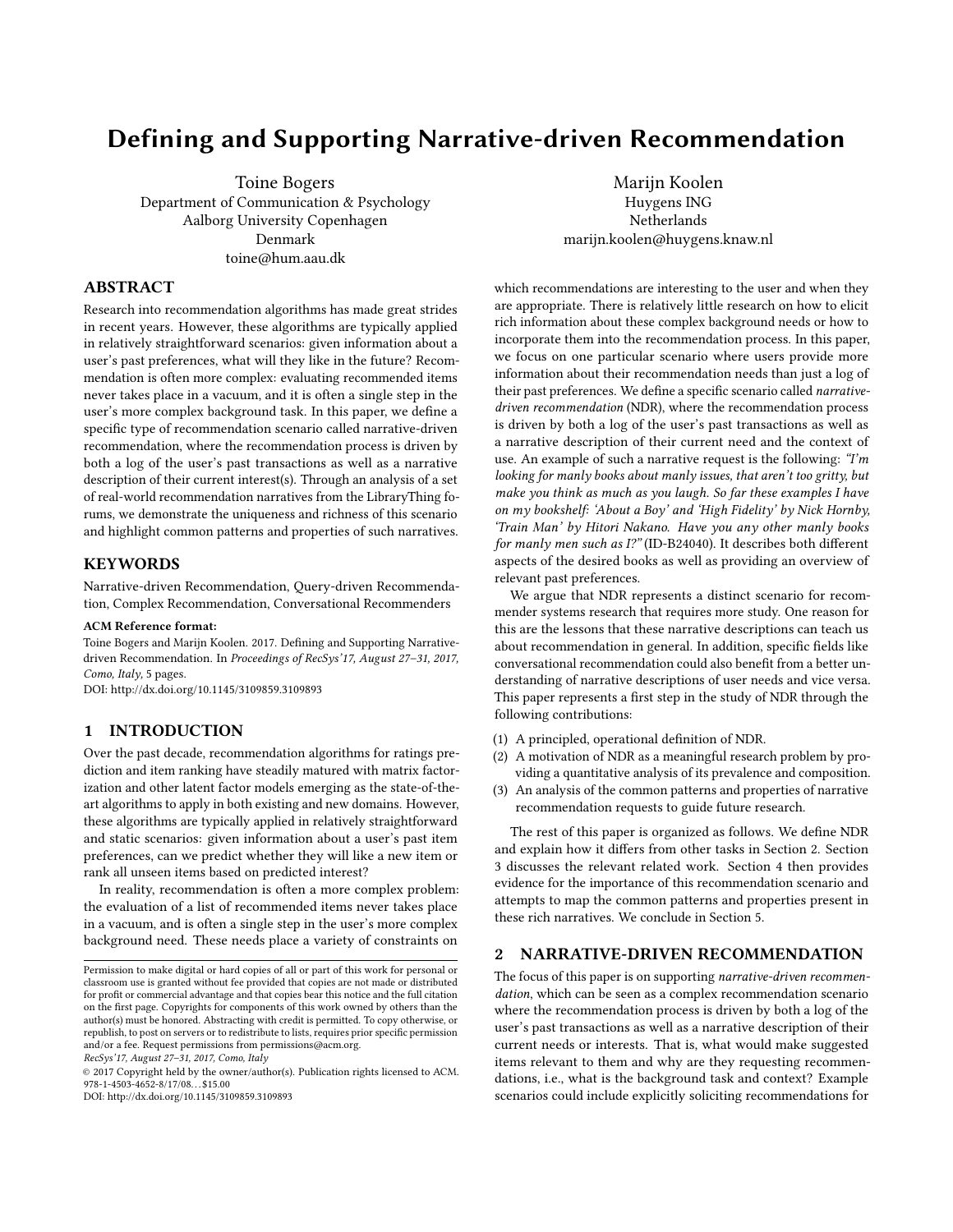a contextual need, steering generic recommendations towards a current interest, or posting a narrative description of their need on a forum, asking other forum members for suggestions.

This type of recommendation could also be seen as a form of personalized search. Recent years have indeed seen a convergence of information access paradigms. Back in 1992, Belkin already discussed the similarities between information filtering and IR [\[3\]](#page-4-2) and more recently Furner [\[9\]](#page-4-3) also argued that recommendation and retrieval are two sides of the same coin. The aim of this paper is not to debate whether recommendation is simply query-free search or whether search is in fact query-driven recommendation. We do, however, wish to argue that this information access problem can be effectively studied from a recommendation perspective, and to present an operational definition of NDR. We argue that NDR has two essential components:

- (1) Information about user preferences One of the main data sources for recommendation are transaction logs containing user preferences. These can either be expressed explicitly by the user in the form of ratings or they can be captured implicitly in the form of usage information, e.g., which books has the user read? Naturally, other data sources can also be integrated into recommendation algorithms, such as information about the users, the items, or the relationships between them. However, for NDR we believe that only user preference data is essential for defining this as a recommendation problem as opposed to search. We argue that these are scenarios where a user has little trouble identifying which items are broadly relevant for them, but would instead like to know which ones are closest to their preferences, preferably with an explanation of why.
- (2) Narrative description of user need The other component in NDR is a textual description of the user's recommendation need. One of the major differences between personalized search and NDR is the length of description provided to the system: instead of a set of 3-4 query terms [\[23\]](#page-4-4), we are typically dealing with a longer description of one or more natural language sentences in NDR. Often, such narratives describe the type(s) of items that the user would find interesting or relevant as well as (part of) the context for requesting the recommendations. Users tend to mention one or more aspects that separate the interesting and relevant items from the irrelevant ones. Narratives combining multiple relevance aspects can be seen as complex examples of constraint-based recommendation [\[8\]](#page-4-5), such as users who are looking for bestseller novels set in World War II for their book club. Another way users can describe which type(s) of items they would like, is by providing positive or negative example items in the hope that other users familiar with one or more of these items can identify the latent properties that connect these items to relevant unseen items. These examples can also be seen as a sparse representation of user preferences. Many narratives also describe the context (of use) for the desired recommendations: is the user asking for suggestions for a friend, is it part of a larger background task such as triggering discussion in a book club, or should it help pass the time during traveling? This element may not always be present nor necessary to provide accurate recommendations.

We wish to argue that both of these components have to be present for the scenario to involve NDR. An example of such an NDR need is this example from the movie domain, where the user is looking for "films where a regular person (not a cop, spy, etc) has a mystery to solve, not related to crime or conspiracies, but still has to do "detective work" following clues and leads. An example would be last year's Walter Mitty, where the protagonist tracks down a photographer to recover a photo negative he needs. Any ideas?" (ID-M225531765). In this case, the user describes the plot and genre elements that single out which movies could be relevant. By providing a positive example, the user indicates that this example should take precedence over their general user preferences. In cases without specific examples, the user's preferences should typically play a bigger role.

A scenario where we only have a narrative description without any information about user preferences is an example of complex search, whereas recommendation based on user preference information without a narrative description is traditional recommendation. Another, perhaps obvious requirement, is that the user must have a need for recommendations, as opposed to a known-item need where the user is looking for a specific item, but not able to remember the essential metadata to locate it again [\[14\]](#page-4-6). This allows us to formulate the following definition of NDR:

Narrative-driven recommendation is a recommendation scenario that contains (1) a narrative description of the aspects of items desired by the users ( $\geq$  1 sentence) along with an optional context of use; and (2) information about user preferences, either in the form of a transaction log of user preferences or user-provided positive and/or negative examples of other items. The narrative must describe a open request for recommendations as opposed to locating a specific item.

## <span id="page-1-0"></span>3 RELATED WORK

One avenue of related research is the work on query-driven recommendation. Adomavicius et al. [\[1,](#page-4-7) [2\]](#page-4-8) introduced REQUEST, a structured query language for customizing recommendations, which can be used to specify more complex recommendation needs than just "give me items I would like", although it does not consider textual representations of recommendation needs. Hariri et al. [\[12\]](#page-4-9) proposed a query-driven context-aware recommender system that provides recommendations based on a user's preference profile, adapted to a given situation or context that represents short-term interests or needs of a user in a given situation.

Narrative descriptions of needs and interests are typical of (human) conversational recommendation, where one person describes the kind of items they like and what they would be interested in, and others come up with suggestions and possibly explanations for why. In this sense, NDR is related to conversational and critiquingbased recommender systems, which aim to elicit more information about user needs through dialog and interaction [\[6,](#page-4-10) [20,](#page-4-11) [21\]](#page-4-12).

Narrative requests for recommendation share similarities with product reviews in terms of their composition and complexity, in that they cover different aspects of a product with the author describing likes and dislikes. O'Mahony and Smyth [\[22\]](#page-4-13) investigated ways of recommending reviews that offer contrasting views to help users choose between items while Dong et al. [\[7\]](#page-4-14) extracted topical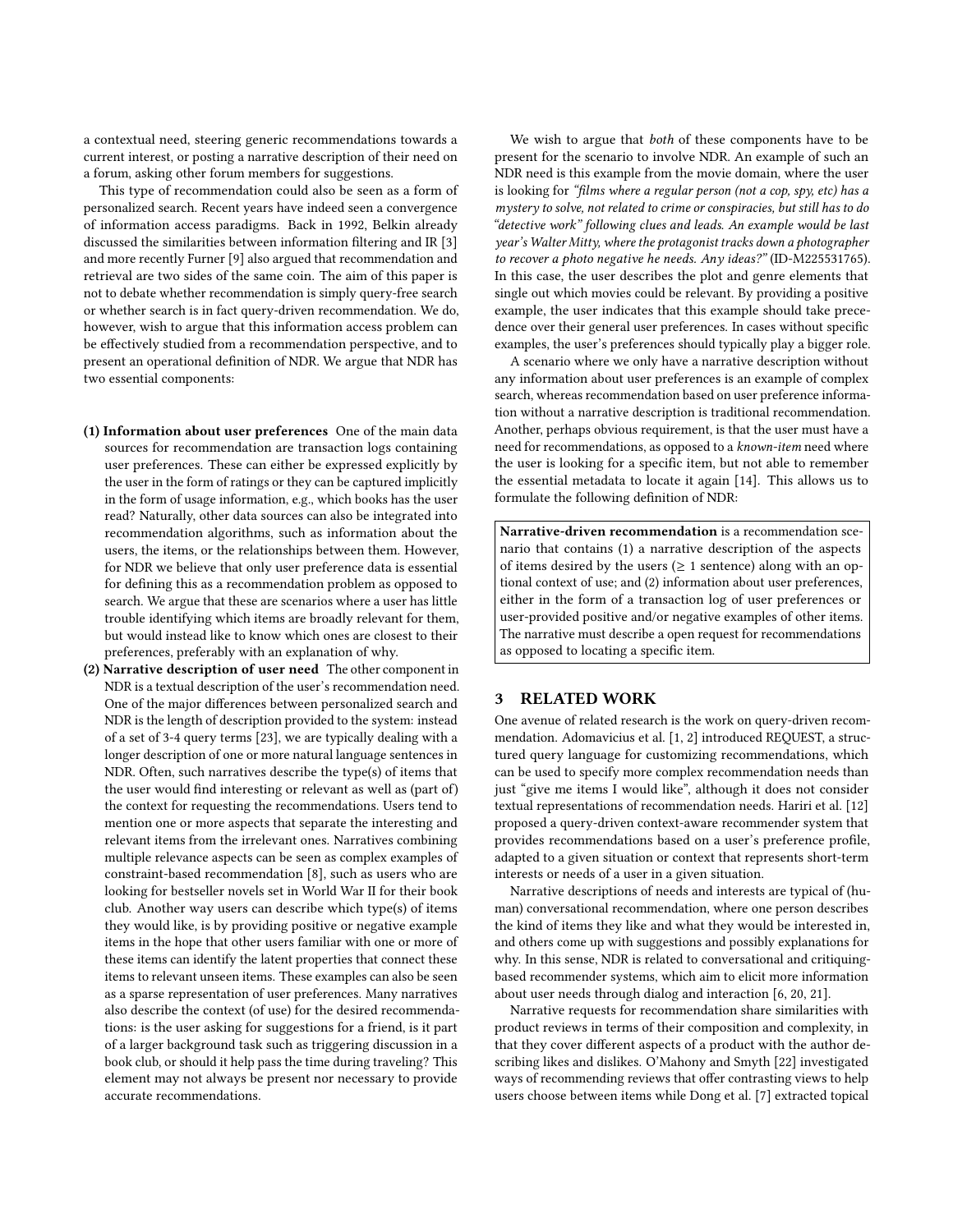and sentiment information from reviews to identify the most informative reviews. The key difference between reviews and narrative requests is that reviews represent an evaluation of experienced items, whereas requests describe unspecified items that would fit the user's current interests.

There is a renewed focus in Information Retrieval on complex search tasks and how best to support them [\[11,](#page-4-15) [18\]](#page-4-16). Some of these tasks are found on the boundary between search and recommendation [\[17\]](#page-4-17). Complex narratives have been used in interactive IR [\[10\]](#page-4-18) to study how users perform complex search. They are also commonly used in IR evaluation and test collection building to guide assessors [\[13\]](#page-4-19). However, Koolen et al. [\[19\]](#page-4-20) found that the narratives that are written to assess artificially created topics for IR evaluation are different in nature from the narratives that users write when they ask peers for recommendations. The Social Book Search campaigns at INEX  $[16]$  and CLEF  $[15]$  found complex, narrativefocused information needs to be common in online book discussion forums, such as GoodReads and LibraryThing. We build on their work in this paper. Finally, Bogers [\[4\]](#page-4-23) performed a similar analysis of narrative movie requests on a collection of IMDB forum threads.

## <span id="page-2-0"></span>4 ANALYZING NARRATIVE REQUESTS

## 4.1 How common are they?

Our aim with this paper is not to convince the reader that NDR is as common as regular recommendation. Formulating an explicit request takes more effort by the user than deriving implicit interests from their transactions does. The same is true for explicit user preferences: ratings and reviews are harder to come by than usage information, due to the effort required. However, NDR is not a niche problem either. Users are perhaps not as vocal about it and might simply give up before asking their peers, but we believe that if NDR systems were available, we would see many more users trying to express their complex needs, interests and preferences to such systems. Even if it were a niche problem, an analysis of such narratives could still teach us about what people might need from recommender systems in general, but cannot (yet) express.

However, there are places on the Web where we can expect to find people expressing such complex requests and where they turn to other people for help in solving their problems that current systems cannot offer: discussion forums. In this paper, we use the book domain as the setting for our analysis, but note that other domains have similar forums, such as the IMDB message boards for movies (I Need To Know<sup>[1](#page-2-1)</sup> and Lists & Recommendations<sup>[2](#page-2-2)</sup>), and the subreddit Tip of My Tongue<sup>[3](#page-2-3)</sup> for all kinds of items.

We analyze narratives asking for recommendations on the LibraryThing (LT) discussion forums. LT is a social cataloging website with an active user community dedicated to all aspects of book cataloging, reading, and discussion. The forums are for any kind of discussion about books, with no specific group for narrative requests as they occur in many different groups. Currently, there are close to 190,000 threads in the LT forums<sup>[4](#page-2-4)</sup>, of which many are dedicated to book clubs and reading challenges. For the SBS Mining

Track [\[5\]](#page-4-24) a random sample of 3,934 threads were annotated, of which 13.1% ( $n = 517$ ) were book request narratives, showing that needs for recommendations are common. It also means there are potentially nearly 25,000 book request narratives on LT already. It is worth noting that GoodReads has many more users  $(55 \text{ million})^5$  $(55 \text{ million})^5$  $(55 \text{ million})^5$ than LT (2 million). We assume that the GoodReads user base is not fundamentally different in the complexity of the recommendation needs, so potentially many more users with similar needs exist. Since many book readers use neither platform, the total user base for NDR is potentially even larger in the book domain alone.

In this paper, we re-use a collection of 115,899 LT discussion threads originally used for the INEX 2014 Social Book Search Track [\[16\]](#page-4-21), which contains all threads initiated between August 15, 2006 and November 6, 2012. Figure [1](#page-3-0) shows the temporal distribution of thread starting dates (blue bars) as well as distribution of starting dates of narrative request threads (red line) from 2006 to 2011. In this period, an average of 51 threads were started every day. The number of narrative requests threads per month is significantly lower, because only around 13% of all threads contain narrative requests and because these frequencies represent a small sample of all request narratives. Data for the year 2012 was excluded from Figure [1](#page-3-0) due to a bug in the crawler not dealing properly with a change in the thread format. However, narrative requests from 2012 were included in the rest of the analysis in this paper, because they occurred in the same proportion to all threads as the 2006-2011 data. Figure [1](#page-3-0) shows that thread creation frequencies in general have stayed relatively constant, and that the posting frequency of requests for book recommendations follow the general trends pretty well ( $r = 0.532$ ,  $p < .001$ ). Forum activity in general is higher around the holiday periods, probably because users have more time to read and discuss reading on the LT forums.

#### 4.2 What do they look like?

In the previous section we showed that NDR is a common scenario and, as such, deserves our attention. In this section we analyze these recommendation narratives to uncover common patterns in the kinds of aspects and contexts people describe in them. To this end, we annotated a random sample of the first posts of 1,457 narrative LT requests<sup>[6](#page-2-6)</sup> according to whether they (1) represent a known-item search or a narrative recommendation request, (2) are at least a full sentence, (3) mention example books or authors, and  $(4)$  mention the context of use (i.e., does the reader have a specific purpose for the requested book recommendations)?

4.2.1 Narrative length. Our analysis of narrative length revealed that posts below 70 characters consist mainly of one or two short conversational sentences, and ask for topical suggestions without adding any further detail to the request. An example of such a narrative is "YA books about Time Travel. Any recommendations?" (ID-B64934). However, there are only 30 such posts. For 8 of these, the message body only contains the words any suggestions or any recommendations and the request is covered by the thread title. Note that for narrative length we only consider the message body. The mean (median) length of a narrative is 527 (417) characters.

<span id="page-2-2"></span><span id="page-2-1"></span><sup>1</sup>[http://www.imdb.com/board/bd0000001/threads/,](http://www.imdb.com/board/bd0000001/threads/) last accessed February 17, 2017 <sup>2</sup>[http://www.imdb.com/board/bd0000122/threads/,](http://www.imdb.com/board/bd0000122/threads/) last accessed February 17, 2017

<span id="page-2-3"></span><sup>3</sup>[https://www.reddit.com/r/tipofmytongue/,](https://www.reddit.com/r/tipofmytongue/) last accessed April 1, 2017

<span id="page-2-4"></span><sup>4</sup>[http://www.librarything.com/zeitgeist,](http://www.librarything.com/zeitgeist) last accessed March 30, 2017

<span id="page-2-6"></span><span id="page-2-5"></span><sup>5</sup>[https://www.goodreads.com/about/us,](https://www.goodreads.com/about/us) last accessed on March 30, 2017  $6$ Available at<http://social-book-search.humanities.uva.nl/#/overview>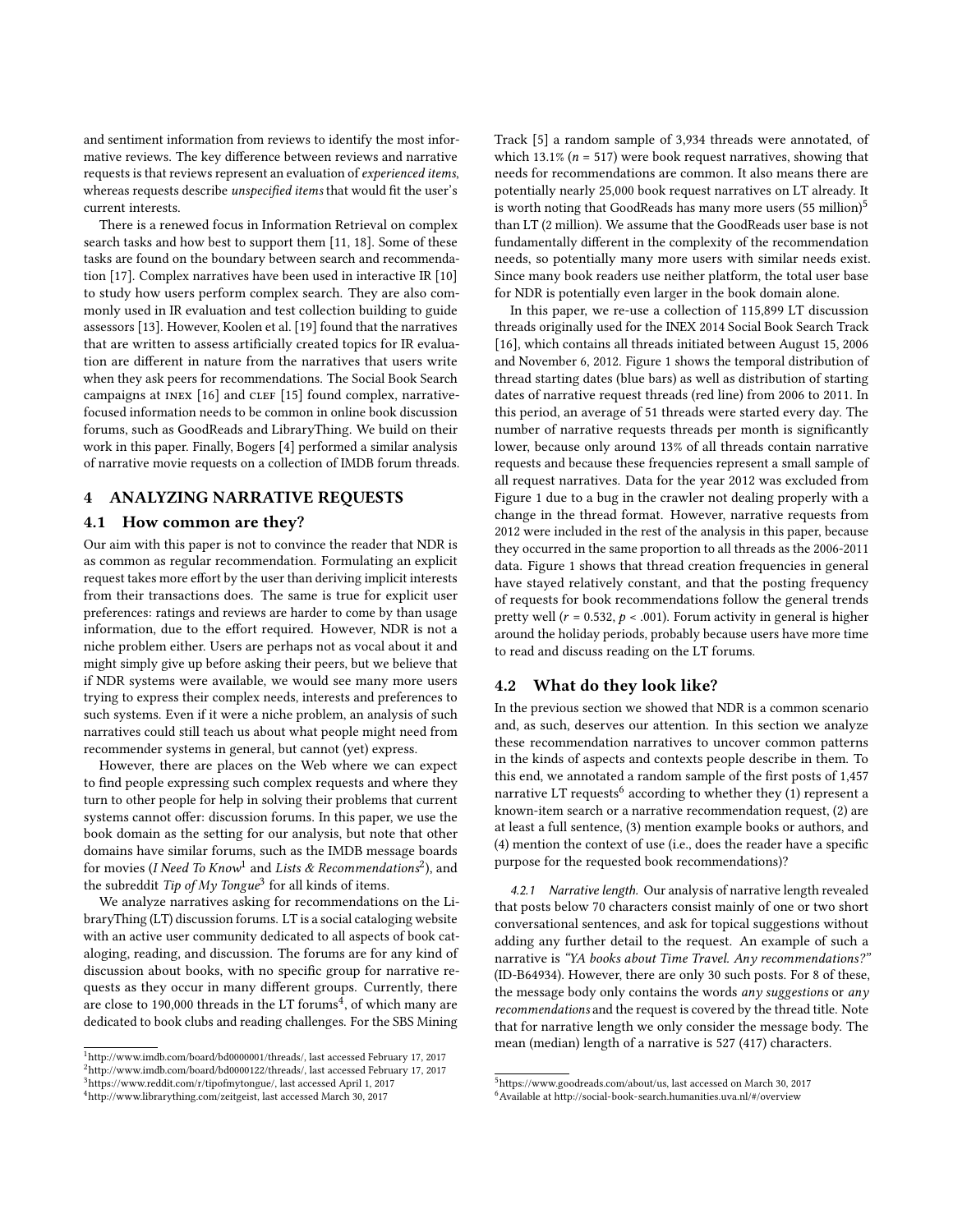<span id="page-3-0"></span>

Figure 1: Thread creation frequency on the LibraryThing forums over time (blue bars, left axis), measured by the number of unique threads initiated each month. The red line (right axis) shows the creation frequency of narrative request threads.

<span id="page-3-1"></span>Table 1: Distribution of examples and context-of-use over the 974 narrative requests.

|                 |     | Context    | Total |     |  |
|-----------------|-----|------------|-------|-----|--|
|                 |     | <b>Yes</b> | No    |     |  |
| <b>Examples</b> | Yes | 209        | 352   | 561 |  |
|                 | No  | 170        | 243   | 413 |  |
| Total           |     | 379        | 595   | 974 |  |

4.2.2 Examples & Context of use. As per our definition of NDR in Section [2,](#page-0-0) we do not consider known-item requests to be examples of valid recommendation needs. Of the 1,457 forum requests, 483 (or 33.2%) are known-item needs, leaving 974 pure narrative requests. Table [1](#page-3-1) shows a further breakdown of these 974 requests according to whether they include examples and/or an intended context of use. This gives us a better understanding of how common the different elements of narrative requests are. Users provide at least one relevant example in 58% of these narratives and an intended context of use in 39% of all cases. There are 209 (21%) narratives that contain both examples and the context of use. It is important to note that most of the 243 narratives that do not provide either, are not traditional recommendation needs as these requests still provide a long narrative describing the user's need.

4.2.3 Narrative aspects. The final element of our exploratory analysis focuses on the aspects that make recommended items relevant to the user. We used a comprehensive set of annotations for a subset of the 1,457 narratives, taken from the Suggestion task of the INEX Social Book Search evaluation campaign [\[16\]](#page-4-21). These topics were labeled according to eight relevance aspects, seven of which were previously identified by Reuter [\[24\]](#page-4-25) and defined in more detail by Koolen et al. [\[17\]](#page-4-17): Content, Metadata, Familiarity (e.g. related to a previous reading experience), Engagement, Accessibility (e.g. language, difficulty, availability), Novelty and Socio-cultural relevance (i.e., related to the socio-cultural background of the user). We leave out the requests that have a Known-item aspect, because it represents a pure search task and requires different system support, leaving 742 requests for analysis. While different classification schemes could also be applied to our narrative requests, they provide a first

<span id="page-3-2"></span>Table 2: Aspect distribution and overlap in 742 requests

|                | А   | C   | E   | F   | м   | N  |     |
|----------------|-----|-----|-----|-----|-----|----|-----|
| Accessibility  | 137 | 96  | 41  | 48  | 28  | 8  | 27  |
| Content        |     | 598 | 157 | 267 | 176 | 26 | 98  |
| Engagement     |     |     | 196 | 88  | 40  | 11 | 2.4 |
| Familiarity    |     |     |     | 326 | 74  | 17 | 45  |
| Metadata       |     |     |     |     | 179 | 11 | 25  |
| Novelty        |     |     |     |     |     | 34 | 10  |
| Socio-cultural |     |     |     |     |     |    | 133 |

step towards a meaningful differentiation between narratives and thereby the development of recommendation algorithms for coping with these different aspects.

Table [2](#page-3-2) shows the distribution and co-occurrence statistics of these seven aspects over the 742 topics. Most narratives have a Content aspect where the user describes preferred characteristics of any next book(s) to read. The second-most frequent aspect is Familiarity, where narratives contain either examples of previously read books or authors and a request for similar, complementary or dissimilar items, or explicit references to previous reading experiences (e.g., books that scarred the requester or made them think). Many narratives combine Familiarity with Metadata, Content or Engagement, where the user desires focused recommendations based on examples, but is also trying to express what it is about those examples that they found salient, so using temporary 'miniprofiles' based on those examples alone is not enough. In narratives with a Novelty aspect, user express a preference for something different from what is in their profile, yet the profile may still reflect preferences for style, difficulty, language, and other aspects.

We claim that our analysis demonstrates the complexity of these narrative requests. To develop recommender systems that can support this kind of recommendation scenario, one significant challenge is coming up with solutions to transform such requests into useful input for recommendation algorithms. One way could be to define a list of interface features that allow a user to express such complex needs in a machine-readable way. Another way could be to use text mining techniques to extract such features automatically.